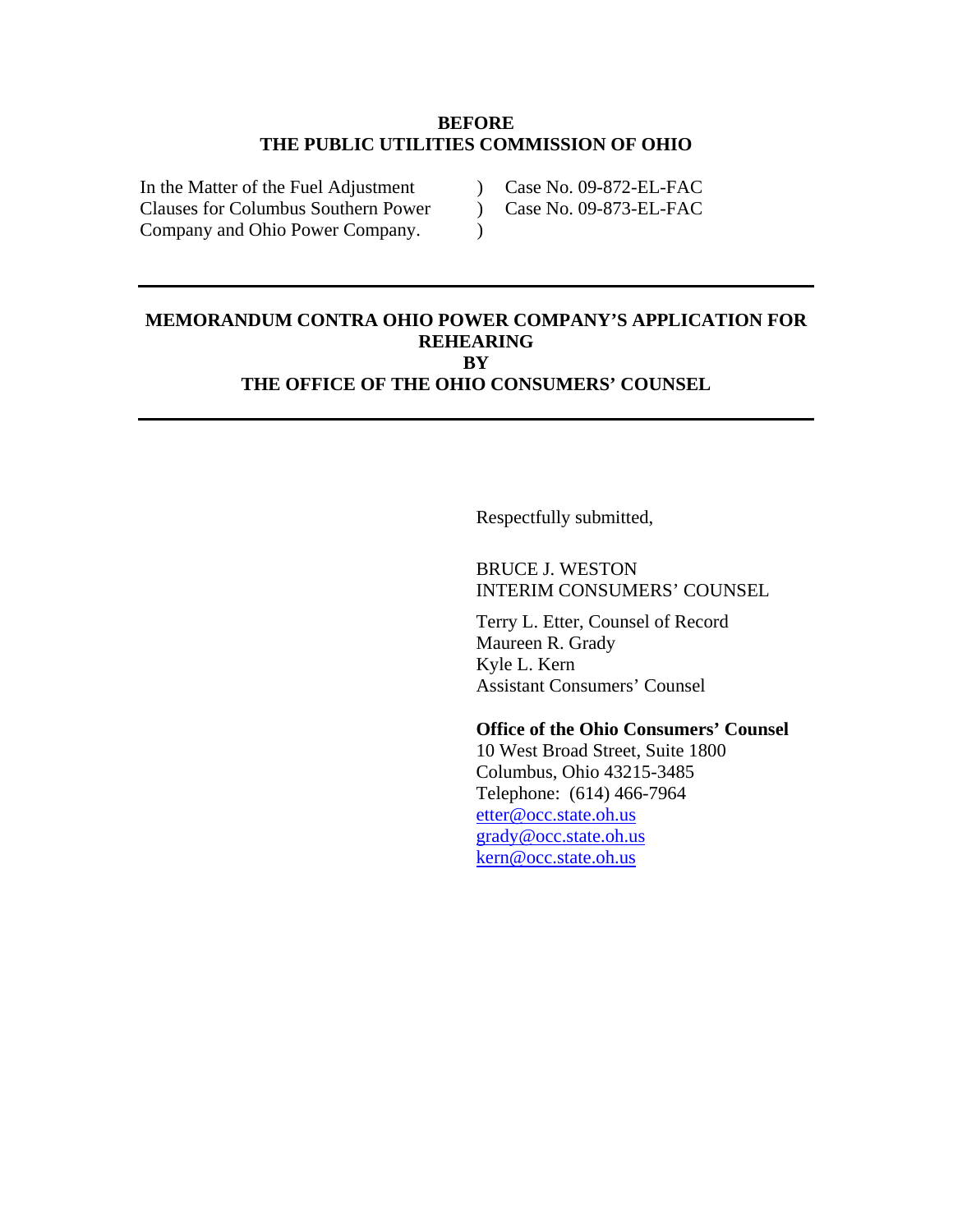# **TABLE OF CONTENTS**

| I.   |           |                                                                                                                                                                                                                                                                                    |  |
|------|-----------|------------------------------------------------------------------------------------------------------------------------------------------------------------------------------------------------------------------------------------------------------------------------------------|--|
| II.  |           |                                                                                                                                                                                                                                                                                    |  |
|      | A.        | The Commission Lawfully Protected AEP Ohio's Customers Without<br>Engaging in Selective and Unlawful Retroactive Ratemaking, as the                                                                                                                                                |  |
|      | <b>B.</b> | In Protecting AEP Ohio's Customers by Ordering the Company to<br>Credit the Realized Value from the 2008 Settlement Agreement Against<br>the FAC Under-Collection, the Commission Did Not Retroactively                                                                            |  |
|      | C.        | The Commission Did Not Impair the 2008 Settlement Agreement, But<br>Rather Acted Lawfully to Protect Ohio Customers in Light of the<br>PUCO Auditor's Recommendation that Equity for Customers Should                                                                              |  |
|      | D.        | The Commission Properly Offset the Value of the West Virginia Coal<br>Reserve Against the FAC Under-Collection, So as to Give Customers<br>the Benefit of the Lower Coal Costs They Would Have Received But<br>for AEP Ohio's Settlement Agreement with the Coal Supplier. 10      |  |
|      | E.        | Although the Commission in this Proceeding Should Have Ordered the<br>Company to Credit Customers for the Increased Price Per Ton of Coal<br>under the Contract Support Agreement, It May Examine the Contract<br>Support Agreement and the Delivery Shortfall Agreement in Future |  |
| III. |           |                                                                                                                                                                                                                                                                                    |  |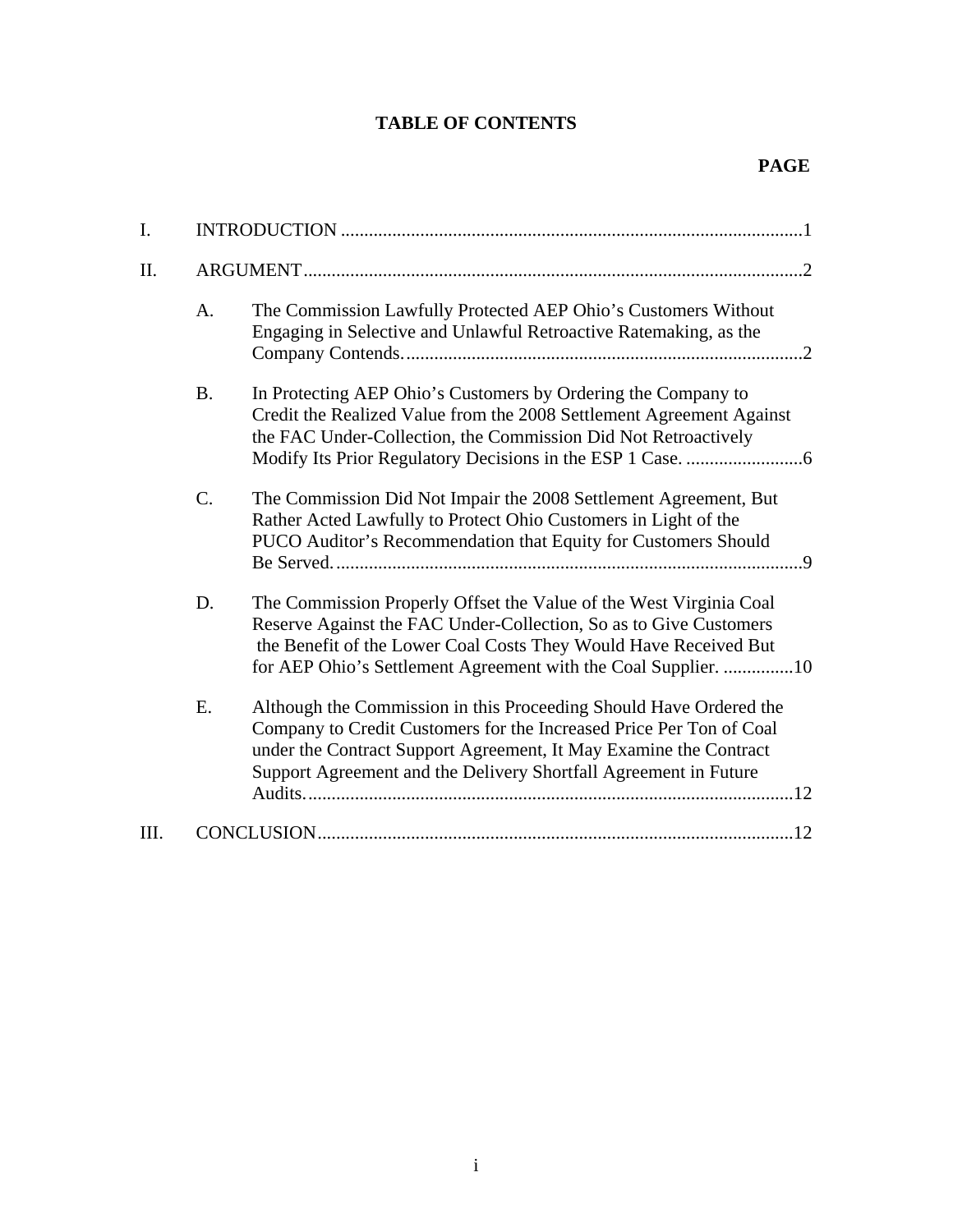#### **BEFORE THE PUBLIC UTILITIES COMMISSION OF OHIO**

 $\lambda$  $\lambda$ 

\_\_\_\_\_\_\_\_\_\_\_\_\_\_\_\_\_\_\_\_\_\_\_\_\_\_\_\_\_\_\_\_\_\_\_\_\_\_\_\_\_\_\_\_\_\_\_\_\_\_\_\_\_\_\_\_\_\_\_\_\_\_\_\_\_\_\_\_\_\_\_\_

<span id="page-2-0"></span>In the Matter of the Fuel Adjustment Clauses for Columbus Southern Power Company and Ohio Power Company.

 $\overline{)}$ Case No. 09-872-EL-FAC

Case No. 09-873-EL-FAC

## **MEMORANDUM CONTRA OHIO POWER COMPANY'S APPLICATION FOR REHEARING BY THE OFFICE OF THE OHIO CONSUMERS' COUNSEL**  \_\_\_\_\_\_\_\_\_\_\_\_\_\_\_\_\_\_\_\_\_\_\_\_\_\_\_\_\_\_\_\_\_\_\_\_\_\_\_\_\_\_\_\_\_\_\_\_\_\_\_\_\_\_\_\_\_\_\_\_\_\_\_\_\_\_\_\_\_\_\_\_

### **I. INTRODUCTION**

On February 22, 2012, Ohio Power Company ("OP") and Columbus Southern Power Company ("CSP") (collectively, "Company" or "AEP Ohio")<sup>[1](#page-2-2)</sup> filed an application for rehearing in these proceedings that, if granted, would increase the rates the Company's customers pay for electricity. As part of advocating that residential consumers receive adequate service at reasonable rates, the Office of the Ohio Consumers' Counsel ("OCC") submits this memorandum contra the Company's application for rehearing.<sup>[2](#page-2-1)</sup>

AEP Ohio is seeking rehearing of the Opinion and Order ("O&O") that the Public Utilities Commission of Ohio ("Commission" or "PUCO") issued on January 23, 2012. In the O&O, the Commission established the amount that the Company may collect from customers for fuel expenses related to the production of power in 2009.

<span id="page-2-2"></span><sup>&</sup>lt;sup>1</sup> Effective at the end of 2011, OP and CSP (both of which were operating companies of AEP Ohio) merged, with OP becoming the successor in interest to CSP. See *In re: AEP Ohio ESP Cases,* Case No. 11-346-EL-SSO, et al. ("ESP 2"), OP Application for Rehearing (January 13, 2012) at 2.

<span id="page-2-1"></span> $2$  Ohio Adm. Code 4901-1-35(B).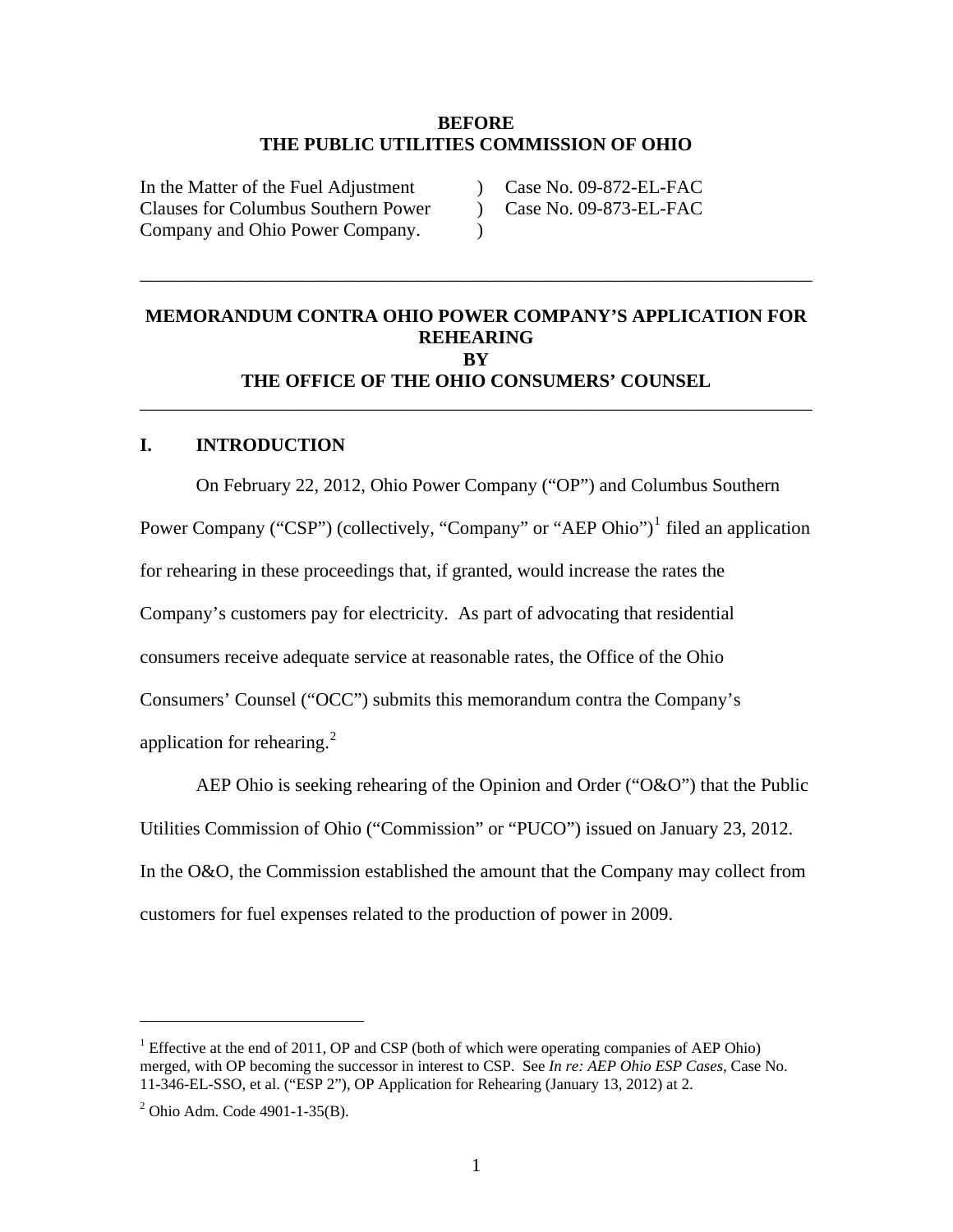<span id="page-3-0"></span>In its application for rehearing, the Company asserted that the O&O was unreasonable and unlawful because the Commission, among other things, engaged in retroactive ratemaking, retroactively modified its decision in the Company's first electric security plan ("ESP") case, modified the fuel adjustment clause ("FAC") baseline established in the ESP 1 Order,<sup>[3](#page-3-3)</sup> impaired a 2008 settlement agreement between the Company and a coal supplier, concluded that the value of the coal reserve property acquired as a result of the settlement agreement should be offset against FAC costs, ignored a production bonus agreement that increased fuel expenses, and concluded that a delivery shortfall agreement and a contract support agreement may be examined by a future audit.<sup>[4](#page-3-4)</sup>

As discussed herein,<sup>[5](#page-3-1)</sup> the Company's arguments provide no basis for the Commission to modify or abrogate the O&O under Ohio law.<sup>[6](#page-3-2)</sup> The Commission should deny the Company's application for rehearing.

## **II. ARGUMENT**

## **A. The Commission Lawfully Protected AEP Ohio's Customers Without Engaging in Selective and Unlawful Retroactive Ratemaking, as the Company Contends.**

In the O&O, the Commission ordered the Company to credit the realized value

from the 2008 Settlement Agreement with a coal supplier against the Company's FAC

<span id="page-3-3"></span><sup>3</sup> *In re: AEP-Ohio ESP Cases*, Case Nos. 08-917-EL-SSO, et al., Opinion and Order (Mar. 18, 2009) ("ESP 1 Order").

<span id="page-3-4"></span><sup>&</sup>lt;sup>4</sup> See OP Application for Rehearing (February 22, 2012) at 1-2.

<span id="page-3-1"></span> $<sup>5</sup>$  If OCC does not respond to a specific argument the Company made in its application for rehearing, that</sup> fact should not be construed as acquiescence by OCC to that argument.

<span id="page-3-2"></span><sup>&</sup>lt;sup>6</sup> See R.C. 4903.10.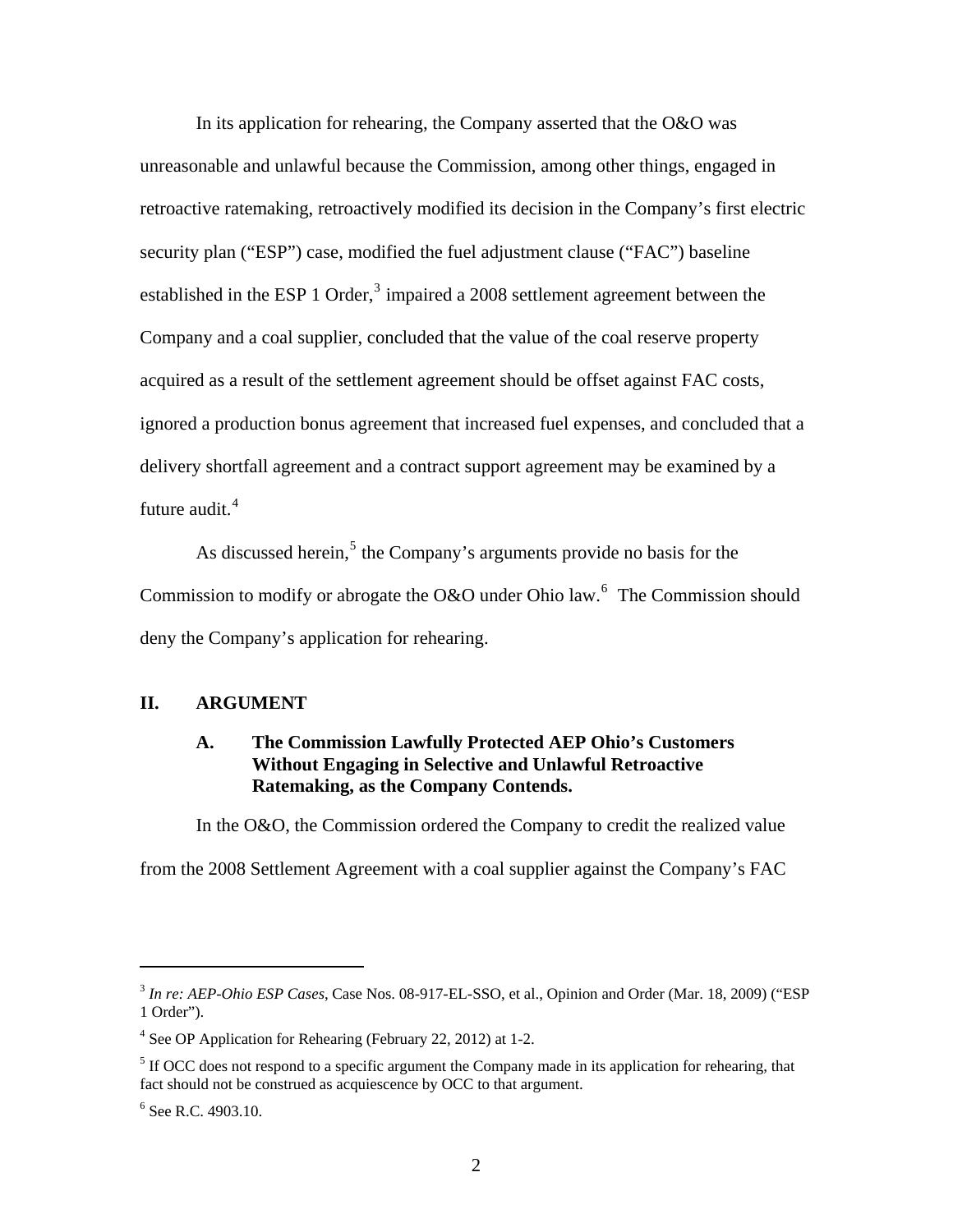under-collection that occurred in 2009.<sup>[7](#page-4-3)</sup> The Commission ordered the Company to credit the portion of the \$30 million 2008 lump sum payment from the supplier that was not already credited against the under-collection, as well as the \$41 million value of the West Virginia coal reserve that AEP Ohio had booked when the Settlement Agreement was executed. $8$  As a result, customers' payments to AEP Ohio for fuel costs would be reduced.

The Commission explained that this is not retroactive ratemaking, as the Company had argued on brief. Rather than modifying a previous rate established by a Commission order through the ratemaking process, the Commission instead "is establishing a future rate based upon the real cost of the coal used by the Companies to generate electricity during the 200[9](#page-4-5) FAC audit period."<sup>9</sup> The Commission noted that the proceeds the Company received for entering into the Settlement Agreement are one of the many components that impacted the Company's cost to provide electricity during 2009.<sup>[10](#page-4-0)</sup>

In its application for rehearing, the Company claimed that the "practical consequence" of the Commission's decision "is that Commission has retroactively reduced the rates that OPCo charged customers in 2008 for SSO generation service by the amount of the offset to the 2009 costs."<sup>[11](#page-4-1)</sup> The Company asserted that "[t]he fact that the 'remedy' is a prospective adjustment to rates is unavailing as that is always true in cases involving unlawful retroactive ratemaking."<sup>[12](#page-4-2)</sup> The Company claimed that crediting

<span id="page-4-4"></span> $^8$  Id.

 $\overline{a}$ 

<span id="page-4-5"></span><sup>9</sup> Id. at 13.

<span id="page-4-3"></span> $7$  O&O at 12.

<span id="page-4-0"></span> $10$  Id. at 13-14.

<span id="page-4-1"></span><sup>&</sup>lt;sup>11</sup> OP Application for Rehearing at 19.

<span id="page-4-2"></span> $12$  Id. at 20.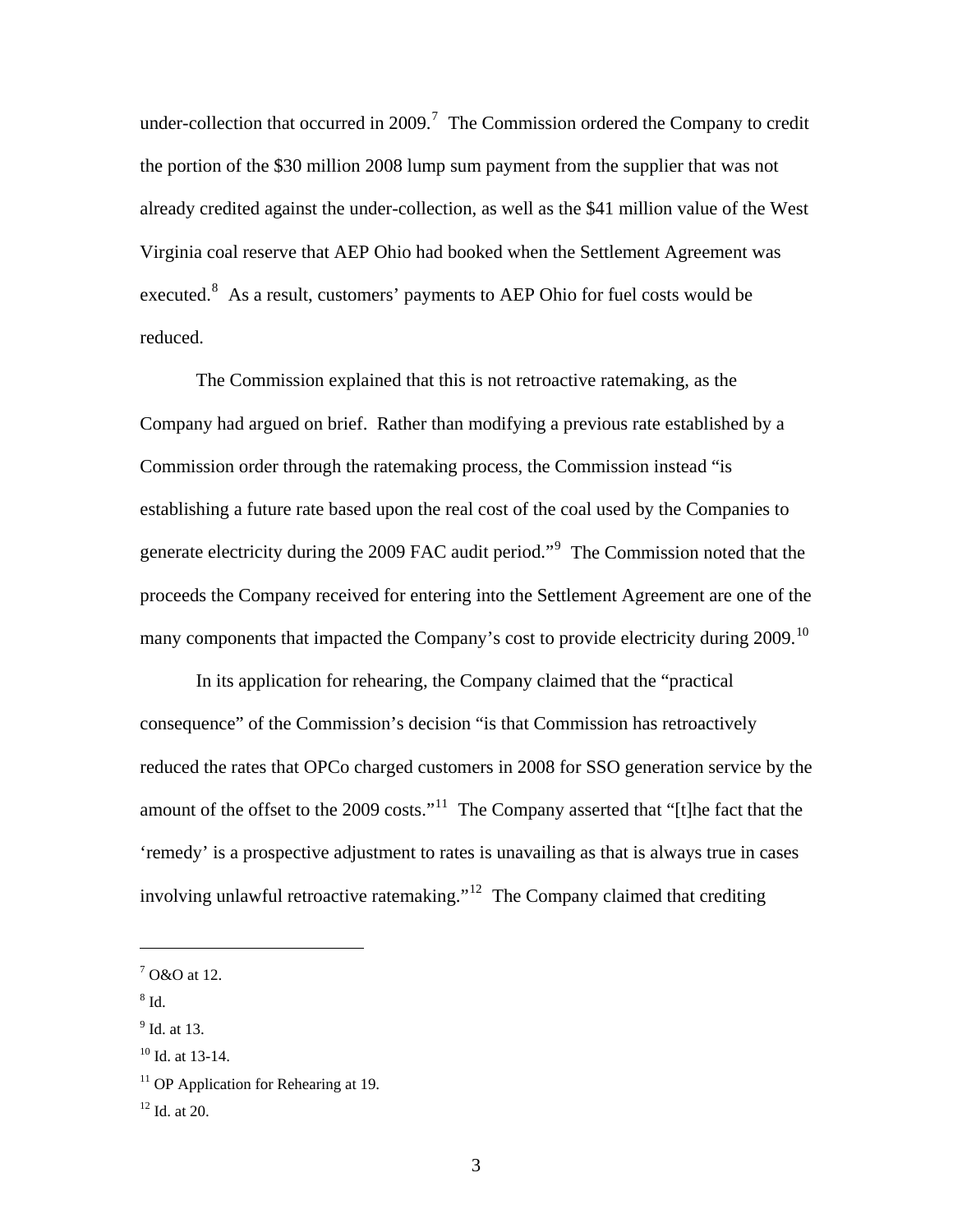amounts booked in 2008 during the prior rate plan would "violate the longstanding prohibition against retroactive ratemaking established in *Keco Industries, Inc. v. Cincinnati & Suburban Bell Tel Co.* (1957), 166 Ohio St. 254."[13](#page-5-2) The Company also asserted that the O&O is counter to the Supreme Court's decision in *Lucas Cty. Commrs. v. Pub. Util. Comm.* (1997), 80 Ohio St.3d 344, which held that the Commission has no statutory authority to order refunds.<sup>[14](#page-5-3)</sup> The Company's argument, however, is faulty.

As the Commission noted in the O&O, this case does not involve the modification of a previous rate established through a Commission order in the ratemaking process, as was the case in *Keco*.<sup>[15](#page-5-0)</sup> Instead, this proceeding involves the establishment of the Company's FAC that was approved in the Company's first ESP case. In addition, *Lucas Cty.* does not apply because the case does not involve a refund after the utility unlawfully collected a rate.<sup>[16](#page-5-1)</sup> The facts of *Keco* and *Lucas Cty*, make them inapplicable to this case.

The Company itself made a similar distinction in its brief defending the Commission's ratemaking in AEP Ohio's ESP 1 case. There, the Company set forth the difference between the prohibition against the Commission ordering a refund of rates and the Commission's ability to prospectively set rates:

> The issue in this appeal involves neither a refund of, nor credit for charges previously collected by a utility which have been found to be unlawful or unreasonable. This case involves the Commission's approval of an ESP under R.C. 4928.143. In *Lucas County* the appellant filed a complaint asserting the utility had collected excessive charges due to its collection of rates associated with a terminated pilot program. In other words, it was a direct appeal concerning the *refund of, or credit for charges previously*

 $\overline{a}$ 

<span id="page-5-1"></span>16 Id. at 14.

<span id="page-5-2"></span><sup>&</sup>lt;sup>13</sup> Id. at 17.

<span id="page-5-3"></span> $14$  Id. at 18.

<span id="page-5-0"></span> $15$  O&O at 13.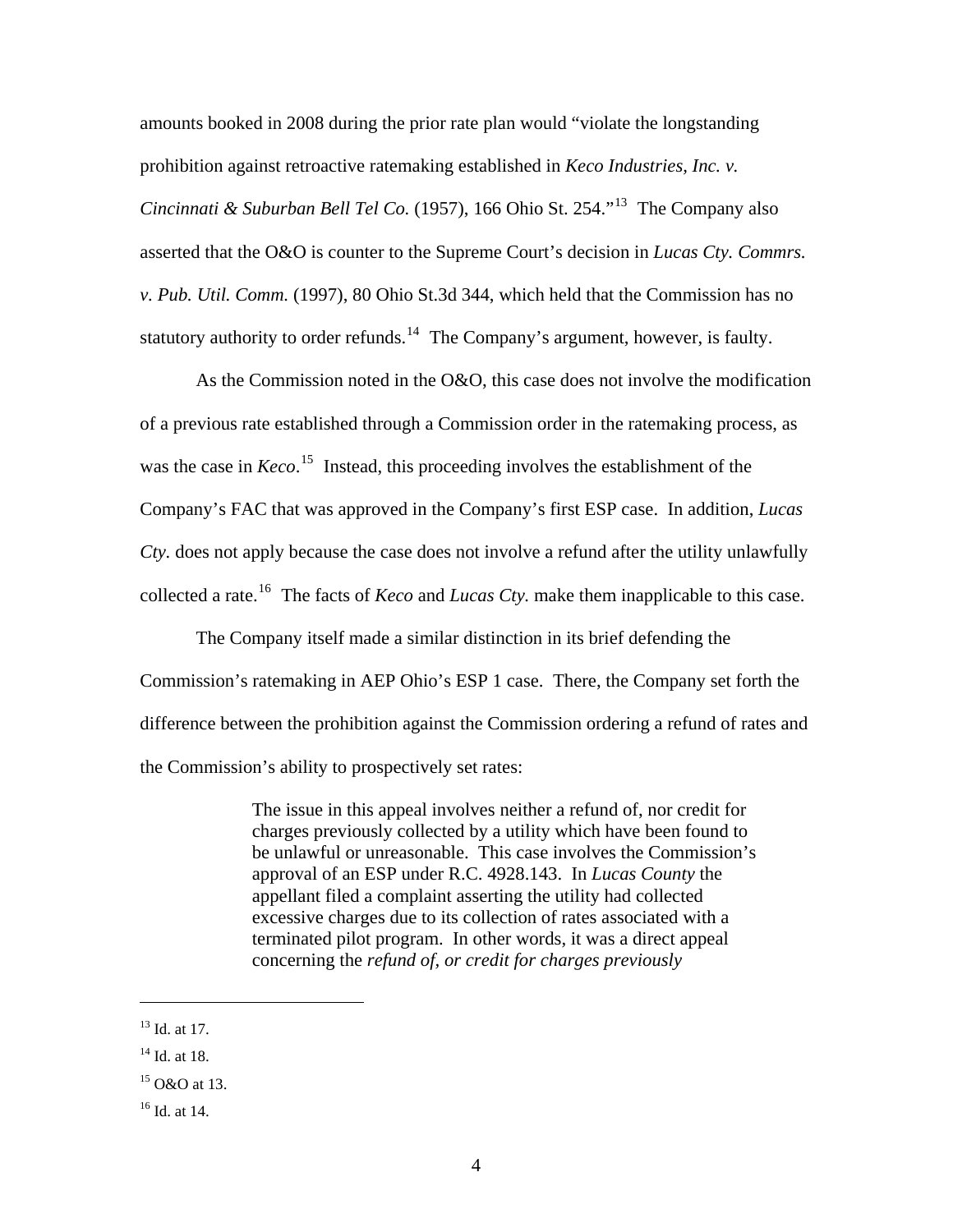*approved by the Commission and collected by the utility* that the Court assumed to be unjust for purposes of reviewing the Commissions [sic] dismissal of appellants' complaint. This appeal, as it relates to charges collected from January 2009 through March 2009, does not involve a refund of or credit for charges found to be unlawful or unreasonable. In contrast to *Keco* and *Lucas County,* this appeal challenges the rates approved and in effect from Apri1 2009 through December 2011 – rates that were approved by the Commission and prospectively applied by the Companies. The rates approved by the Commission did not seek to serve as a refund of, or credit for charges previously collected unjustly. The Commission set the rates necessary to implement its approval of the ESP plan prospectively.<sup>[17](#page-6-2)</sup>

Although the Supreme Court ultimately determined that Commission had, in fact, engaged in unlawful retroactive ratemaking in the ESP 1 Case, it was for a reason not relevant to this case: regulatory delay.<sup>[18](#page-6-1)</sup> In the ESP 1 Case, the Commission had set the Company's rates for April 2009-December 2009 at a level that would compensate the Company for lost revenues for the January 2009-March 2009 period. The Commission did so because it had not issued its ESP 1 Order in time for the rates to be effective January 1, 2009.<sup>[19](#page-6-0)</sup> There was no regulatory delay in this proceeding.

In the O&O in this proceeding, the Commission did not use prospective rates to adjust past rates, as the Company claims. Rather, the Commission determined the Company's true cost of producing power in 2009 and used that cost to set the prospective FAC the Company will collect from customers. That is the proper function of FAC cases.

1

<span id="page-6-2"></span><sup>17</sup> *In Re Application of Columbus S. Power Co.*, Supreme Court Case No. 2009-2022, Merit Brief of Intervening Appellees Columbus Southern Power Company and Ohio Power Company (March 5, 2010) at 47-48 (emphasis in original).

<span id="page-6-1"></span><sup>&</sup>lt;sup>18</sup> Id., Slip Opinion No. 2011-Ohio-1788, ¶ 14.

<span id="page-6-0"></span> $19$  Id., ¶ 10.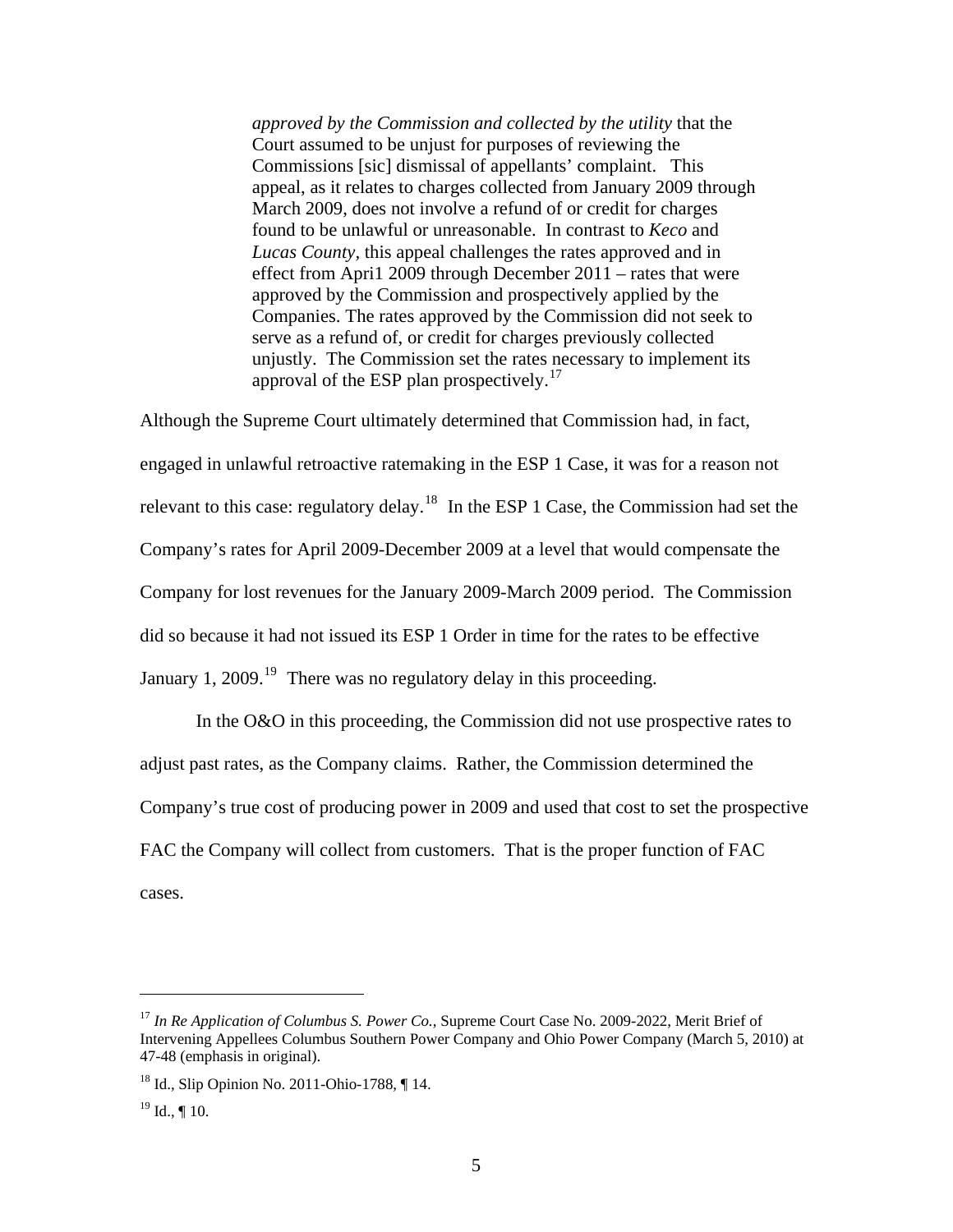<span id="page-7-0"></span>The Commission acted lawfully in ordering the Company to give customers the protection of a credit for the realized value from the 2008 Settlement Agreement against the Company's FAC under-collection that occurred in 2009. The Commission should deny the Company rehearing on this issue.

**B. In Protecting AEP Ohio's Customers by Ordering the Company to Credit the Realized Value from the 2008 Settlement Agreement Against the FAC Under-Collection, the Commission Did Not Retroactively Modify Its Prior Regulatory Decisions in the ESP 1 Case.** 

In its application for rehearing, the Company claimed that, in ordering the credit of the realized value of the 2008 Settlement Agreement against the Company's FAC under-collection, the Commission unlawfully retroactively modified its prior regulatory decisions in the ESP 1 Case. In this regard, the Company complained that the O&O was not consistent with the annual FAC audits included in the ESP 1 Case.<sup>[20](#page-7-3)</sup> Further, the Company accused the Commission of expanding the scope of the annual audit to include aspects of the Company's rate plan that preceded the Company's first  $ESP<sup>21</sup>$  $ESP<sup>21</sup>$  $ESP<sup>21</sup>$  Again, the Company's arguments are baseless.

As is the nature of PUCO prudence audits, the audit in this proceeding was conducted to assist the Commission in determining the prudence and true cost of the Company's fuel-related purchases for the production of power during 2009, so that Ohio customers pay no more than what is reasonable for electricity.<sup>[22](#page-7-1)</sup> In the course of the audit, the auditor determined that the 2008 Settlement Agreement was an issue because if the contract with the coal supplier had not been terminated early, the Company's

<span id="page-7-3"></span> $20$  OP Application for Rehearing at 20-22.

<span id="page-7-2"></span> $21$  Id. at 22-24.

<span id="page-7-1"></span> $^{22}$  R.C. 4905.22.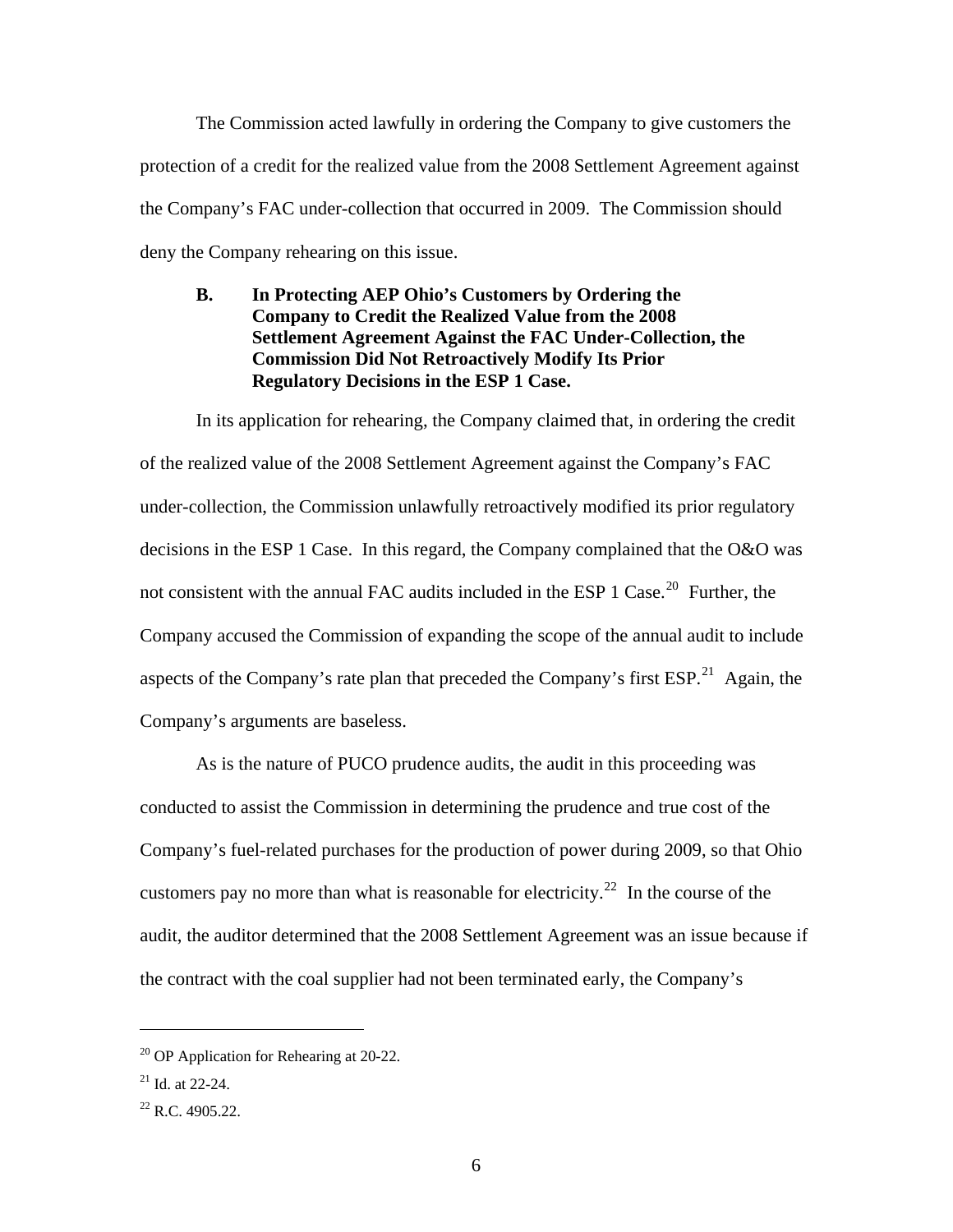customers would have received benefits of the contract (in the form of a much lower cost for coal procurement) within the ESP period.<sup>[23](#page-8-3)</sup> The auditor recommended that the Commission should consider whether some of the realized value of the Settlement Agreement should be credited against the under-collection in the  $FAC.<sup>24</sup>$  $FAC.<sup>24</sup>$  $FAC.<sup>24</sup>$ 

Thus, in ordering the Company to credit the realized value of the Settlement Agreement against the FAC under-collection, the Commission merely acted in accordance with a recommendation of the auditor and the requirement of the law that the FAC should collect from customers only the actual fuel costs the Company incurred.<sup>[25](#page-8-5)</sup> The recommendation was based on the auditor's finding that the Settlement Agreement affected the rates that the Company's customers paid during 2009. The proceeds of the Settlement Agreement are relevant to this proceeding and within the scope of the audit.

As in its initial brief,  $26$  the Company argued that the Commission had already adjudicated and decided the establishment of the FAC baseline in the ESP 1 case, and thus the FAC baseline is res judicata and cannot be relitigated or reapplied on a retroactive basis.<sup>[27](#page-8-1)</sup> The Commission discounted this argument in the O&O by explaining that it had not adjusted the baseline for the 2009 period as decided in the Company's ESP 1 Cases, but instead had engaged "in a reconciliation and accounting which was explicitly contemplated by the ESP cases in future FAC proceedings."<sup>[28](#page-8-2)</sup>

1

<span id="page-8-3"></span> $23$  O&O at 5.

<span id="page-8-4"></span> $24$  Id. at 6.

<span id="page-8-5"></span> $25$  See OCC Initial Brief (September 23, 2010) at 6-7.

<span id="page-8-0"></span> $26$  Initial Merit Brief of OP and CSP (September 23, 2010) at 20-25.

<span id="page-8-1"></span> $27$  OP Application for Rehearing at 25-29.

<span id="page-8-2"></span> $^{28}$  O&O at 13.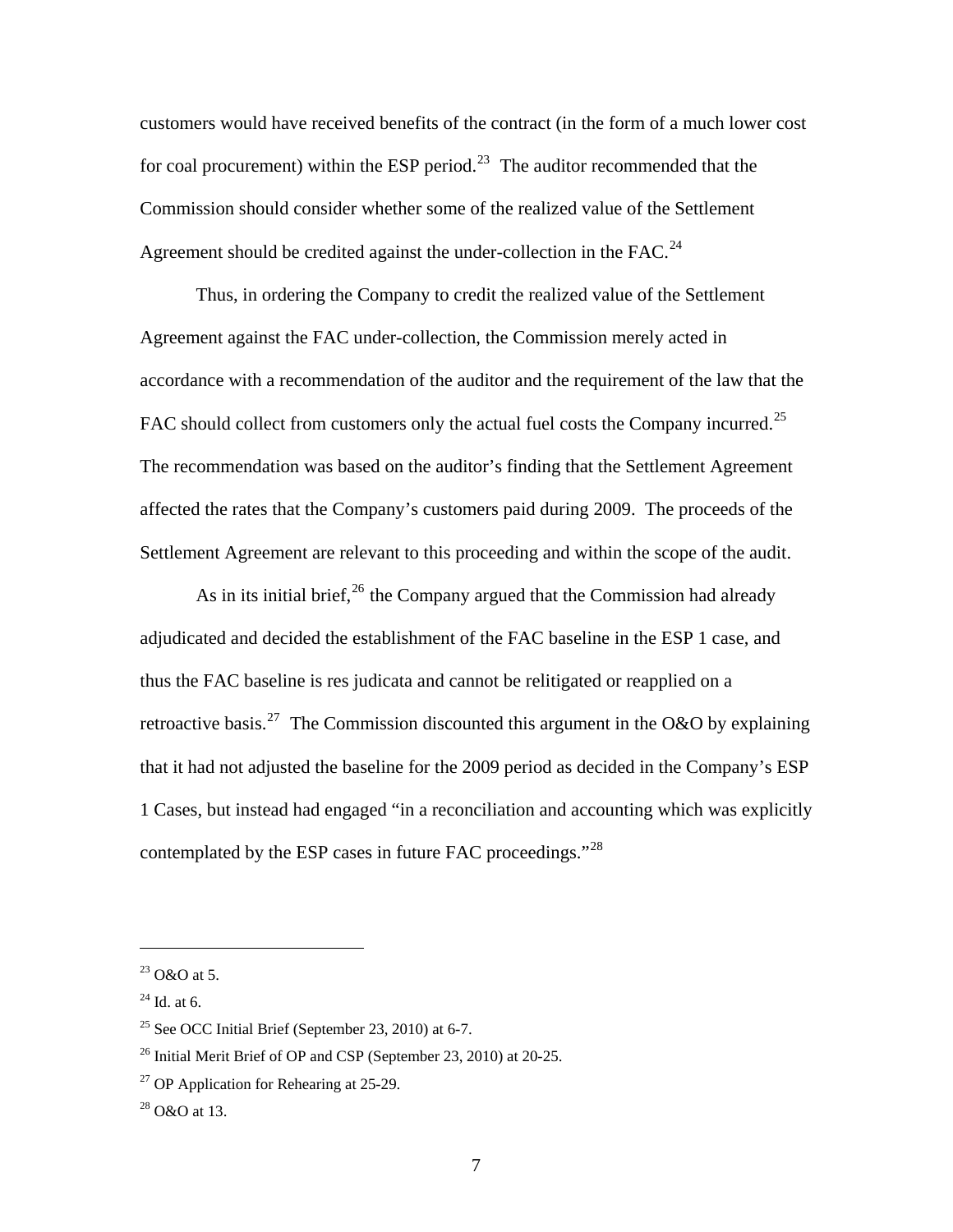Nevertheless, the Company raises the issue again, claiming that the Commission did not simply reconcile the costs incurred in a prior FAC period with those in a subsequent FAC period.<sup>[29](#page-9-3)</sup> Now the Company claims that the Commission, "as a practical matter," has instead raised the FAC baseline.<sup>[30](#page-9-4)</sup> According to the Company, "the Commission established the FAC baseline to put the prior no-FAC period behind everyone and transition to the ESP's active FAC mechanism and it violates the decision in the ESP Cases to now reach back into 2008 for purposes of adjusting prudently-incurred costs in the current 2009 audit period."<sup>[31](#page-9-5)</sup> This is just not true.

As OCC noted in its initial brief,  $32$  the short discussion of the Company's FAC baseline in the ESP 1 Order relates to "methodologies to obtain a proxy for 2008 fuel costs."[33](#page-9-1) That portion of the ESP 1 Order determines the Company's 2009 fuel cost, and does not address review of the Company's 2009 fuel cost under R.C. 4928.143(B)(2)(a). The Company's 2009 fuel cost and the financial benefits flowing to the Company through its 2007-2008 fuel procurement contracts related to its 2009 fuel were not considered or addressed in the ESP 1 case. The Company's 2009 fuel cost was neither an action based upon a claim arising out of a transaction that was the subject matter of the ESP 1 proceeding, nor an issue that has been actually and necessarily litigated and determined in a prior action that was based on a different cause of action.<sup>[34](#page-9-2)</sup> Therefore,

<span id="page-9-3"></span> $29$  OP Application for Rehearing at 29.

<span id="page-9-4"></span> $30$  Id.

<span id="page-9-5"></span> $^{31}$  Id.

<span id="page-9-0"></span><sup>&</sup>lt;sup>32</sup> See OCC Initial Brief at 12-13.

<span id="page-9-1"></span> $33$  ESP 1 Order at 19.

<span id="page-9-2"></span><sup>34</sup> See *State ex rel. Nickoli v. Erie Metroparks* (2009), 124 Ohio St.3d 449, 453, 923 N.E.2d 588, 592, citing *Ft. Frye Teachers Assn. OEA/NEA v. State Emp. Relations Bd*. (1998), 81 Ohio St.3d 392, 395.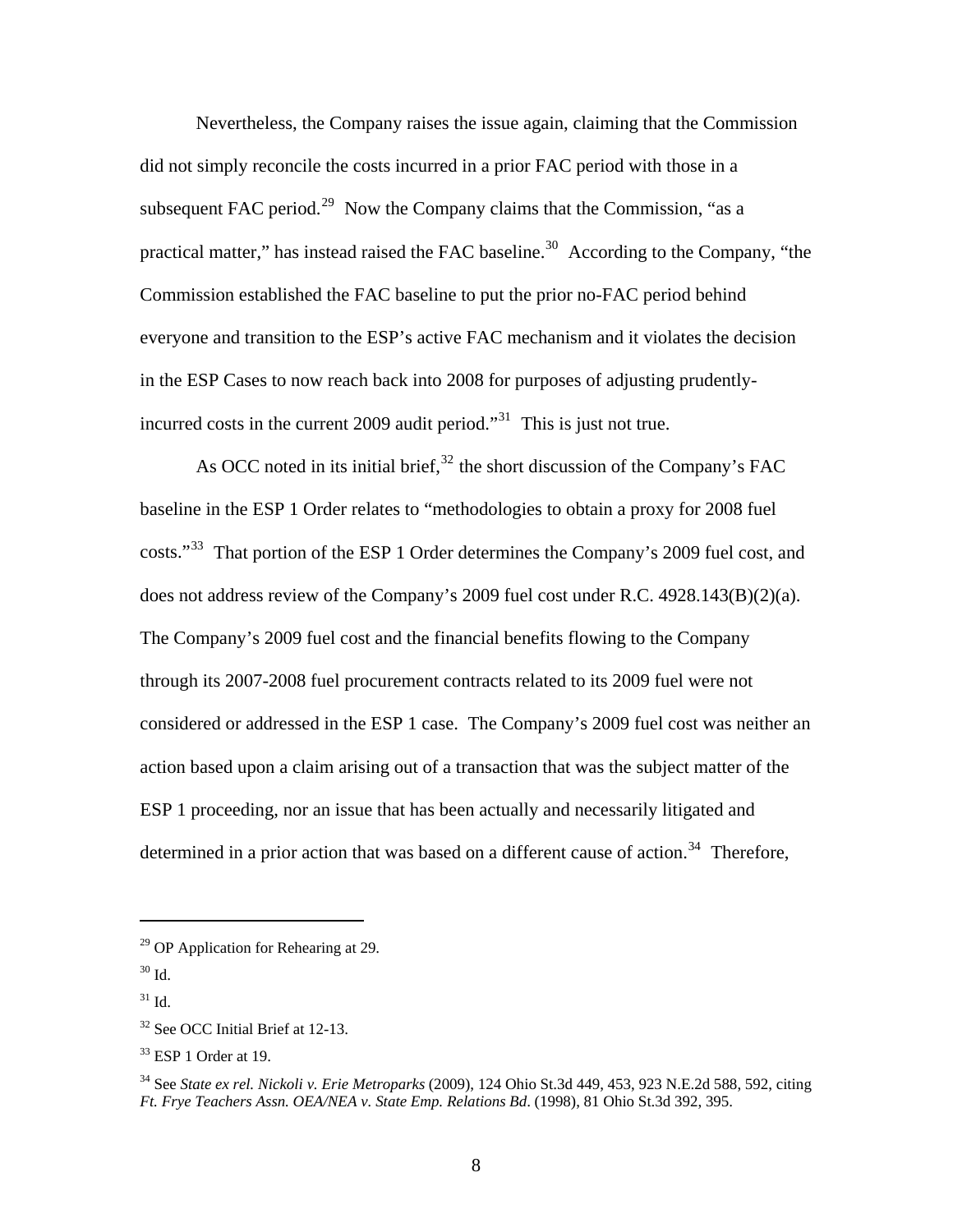<span id="page-10-0"></span>the doctrine of res judicata does not bar consideration of the Company's financial benefits acquired through its 2007-2008 fuel procurement contracts in this proceeding.

The Company's assertions that the Commission unlawfully modified its decisions in the ESP 1 Case are wrong. The Commission should deny the Company's requested rehearing on this issue and thereby protect Ohio customers.

## **C. The Commission Did Not Impair the 2008 Settlement Agreement, But Rather Acted Lawfully to Protect Ohio Customers in Light of the PUCO Auditor's Recommendation that Equity for Customers Should Be Served.**

The Company claimed that by ordering the netting of amounts in the 2008 Settlement Agreement, the Commission impaired the agreement. The Company argued that although the Commission did not find the agreement to be imprudent, "the practical effect of the Commission's decision is that it is [sic] amounts to a conflicting finding of imprudence with regard to OPCo entering into the Settlement Agreement."[35](#page-10-2) The Company's view is misguided.

The Commission did not find that it was imprudent for the Company to enter into the Settlement Agreement. Instead, the Commission – noting the unique nature of the transaction – merely followed through on the auditor's recommendation that, as a matter of equity for customers, the Commission should consider netting the proceeds of the transaction against the FAC under-collection<sup>[36](#page-10-1)</sup>:

> While we do not find any motivation by AEPSC to transfer value from ratepayers during the ESP to an earlier date, nevertheless, the long-term coal agreement was an OP asset for which the value would have flowed through to OP ratepayers through the ESP period but for the extraordinary circumstances related to the early contract termination. Given these factors, we agree with Staff that,

<span id="page-10-2"></span><sup>&</sup>lt;sup>35</sup> OP Application for Rehearing at 31.

<span id="page-10-1"></span> $36$  O&O at 5-6, citing Audit Report at 1-6; 2-21 through 2-22.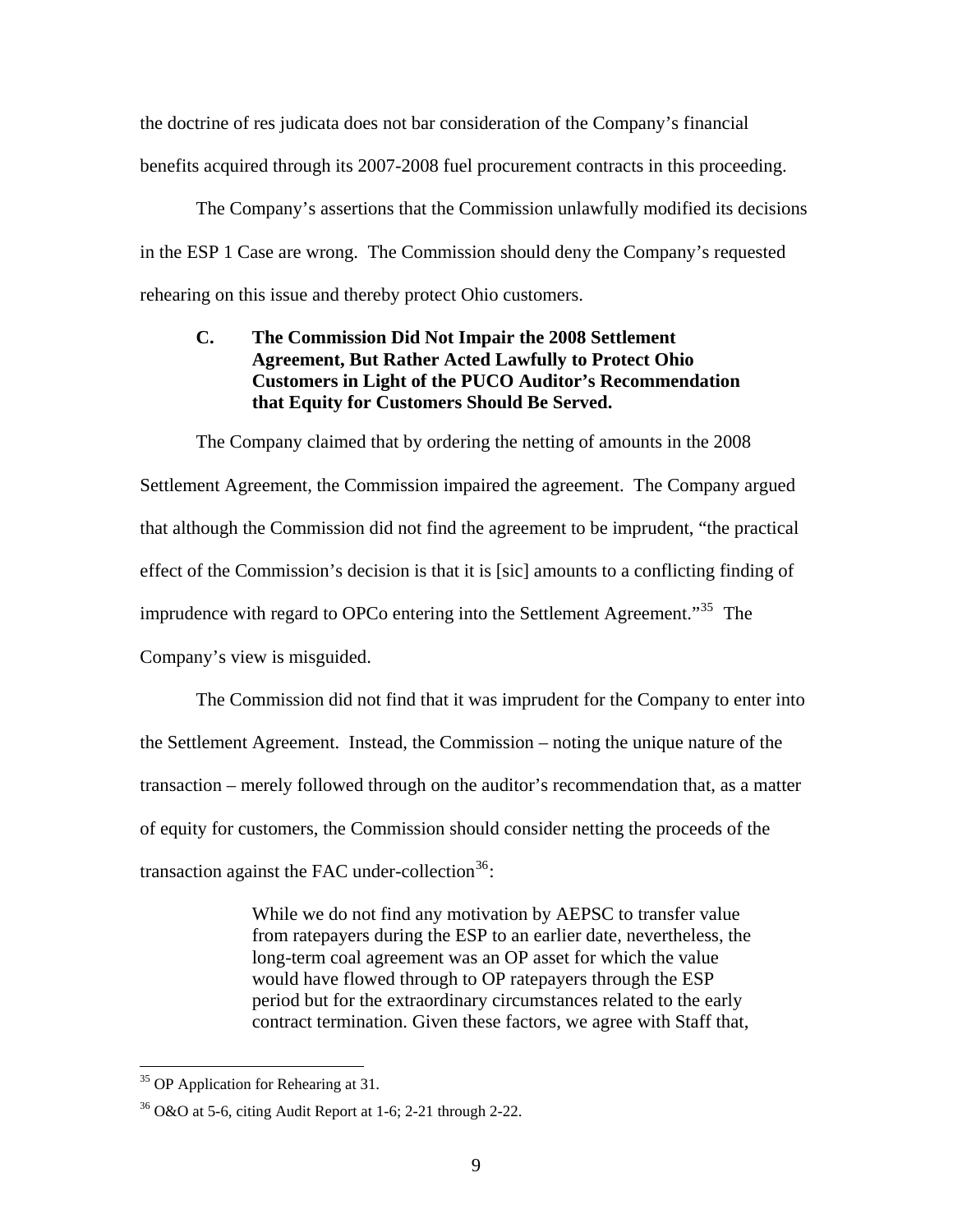in order to determine the real economic cost of coal used during the audit period, more of the value realized by AEP for entering into the Settlement Agreement should flow through to OP ratepayers through a credit to OP's under-recovery and deferrals.<sup>[37](#page-11-3)</sup>

<span id="page-11-0"></span>The result of the Commission's decision is not a de facto finding of imprudence, as the Company argued. Rather, the Commission merely made sure that customers received a benefit that would have accrued to them, had it not been for the early termination of the coal contract. The Commission should deny the Company's request for rehearing on this issue.

## **D. The Commission Properly Offset the Value of the West Virginia Coal Reserve Against the FAC Under-Collection, So as to Give Customers the Benefit of the Lower Coal Costs They Would Have Received But for AEP Ohio's Settlement Agreement with the Coal Supplier.**

In its application for rehearing, the Company also argued that in ordering the value of the West Virginia coal reserve to be offset against the FAC under-collection, the Commission "**essentially** converted it into a ratepayer-owned asset...."<sup>[38](#page-11-4)</sup> The Company cited to a 1988 Commission decision regarding the Company's sale of the Conesville Coal Preparation Plant for the proposition that the payment of electricity rates does not give customers an ownership interest in equipment.<sup>[39](#page-11-1)</sup> That case, however, does not serve as precedent for the Commission to abrogate or modify the O&O in this proceeding.

The 1988 decision involved the proceeds from the dissolution of a joint venture between Simco, a wholly-owned subsidiary of CSP, and Peabody Coal Company.[40](#page-11-2)

OCC had argued that customers should have benefited from the gain on the sale of the

1

<span id="page-11-3"></span> $37$  Id. at 13.

<span id="page-11-4"></span><sup>38</sup> OP Application for Rehearing at 33 (emphasis added).

<span id="page-11-1"></span><sup>&</sup>lt;sup>39</sup> Id. at 32-33, citing Case No. 88-102-EL-EFC, Opinion and Order (October 28, 1988) ("Conesville Order").

<span id="page-11-2"></span><sup>40</sup> See Conesville Order, 1988 Ohio PUC LEXIS 995, \*34.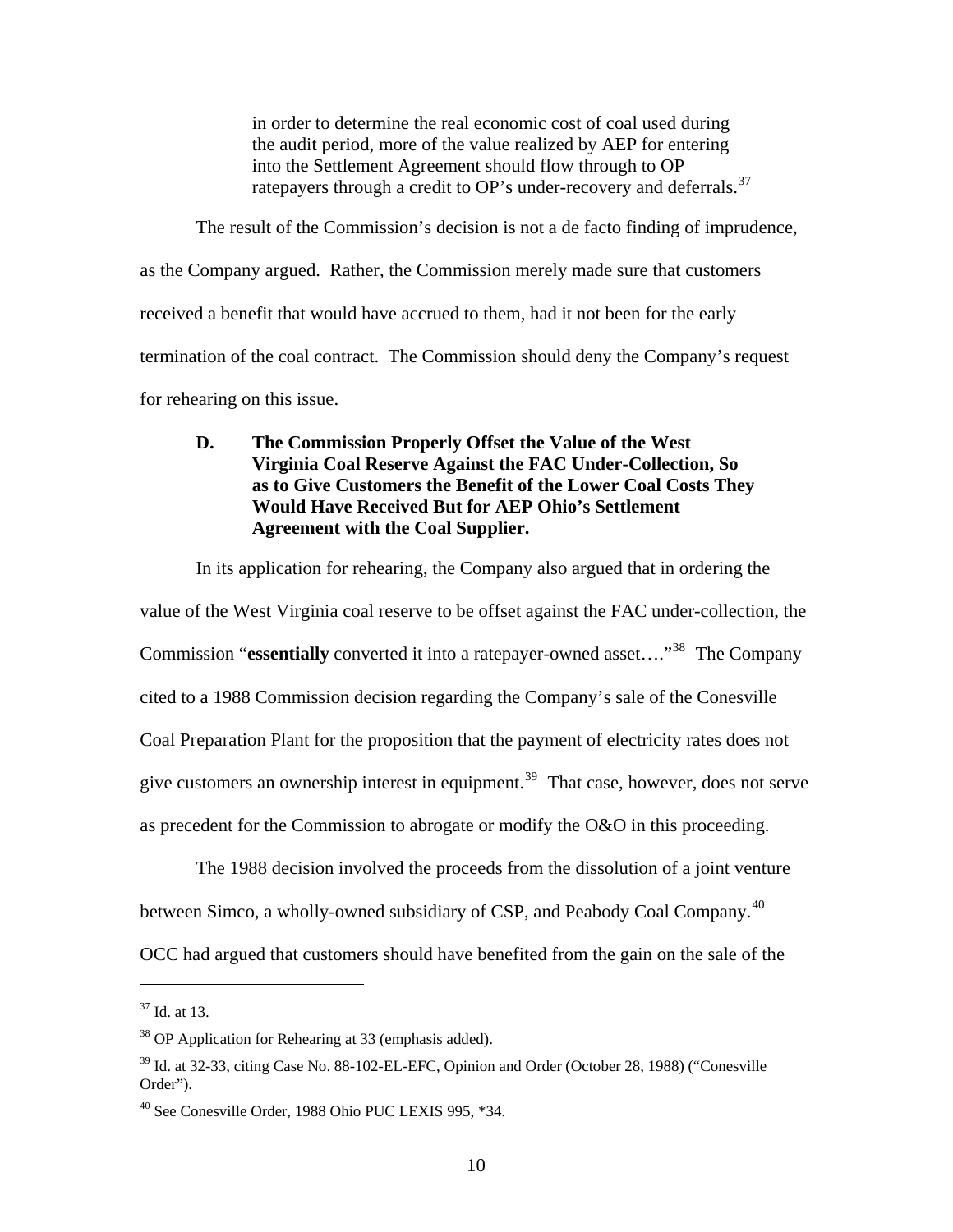depreciable assets because the charge per ton for Simco-Peabody coal included a component for equipment rental, $^{41}$  $^{41}$  $^{41}$  through a sale/leaseback agreement between the Company and the Conesville Coal Preparation Company.<sup>[42](#page-12-3)</sup> OCC also argued that CSP's customers had been purchasing an interest in these assets through the cost of coal and therefore should reap the benefit from the sale of the assets.<sup>[43](#page-12-0)</sup> In the 1988 case, the Commission disagreed with OCC's position.

The facts of the Conesville case are different from the facts in this proceeding. This proceeding does not involve the *sale* of an asset by the Company. Instead, this proceeding involves the *procurement* of the West Virginia coal reserve by the Company through the 2008 Settlement Agreement. Thus, the only gain at issue is the difference in value between the below-market price of coal under the original contract and the market value of the coal reserve. Because the Company's customers would have benefited from the below-market cost of coal under the contract during the ESP period, $44$  the value of the coal reserve procured in the Settlement Agreement is relevant to the Company's cost of fuel during 2009. Nevertheless, in this proceeding the Commission did not recognize that the Company's customers have any ownership interest in the West Virginia coal reserve.

In ordering that the difference between the contract price and the value of the coal reserve be offset against the FAC under-collection, the Commission did not convert – explicitly or "essentially" – the West Virginia coal reserve into a customer-owned asset. The Commission acted to ascertain the true cost of the Company's fuel during 2009. The

<span id="page-12-2"></span> $41$  Id.

<span id="page-12-3"></span><sup>42</sup> See id., 1988 Ohio PUC LEXIS 995, \*17.

<span id="page-12-0"></span><sup>43</sup> Id., 1988 Ohio PUC LEXIS 995, \*34.

<span id="page-12-1"></span> $44$  See O&O at 5.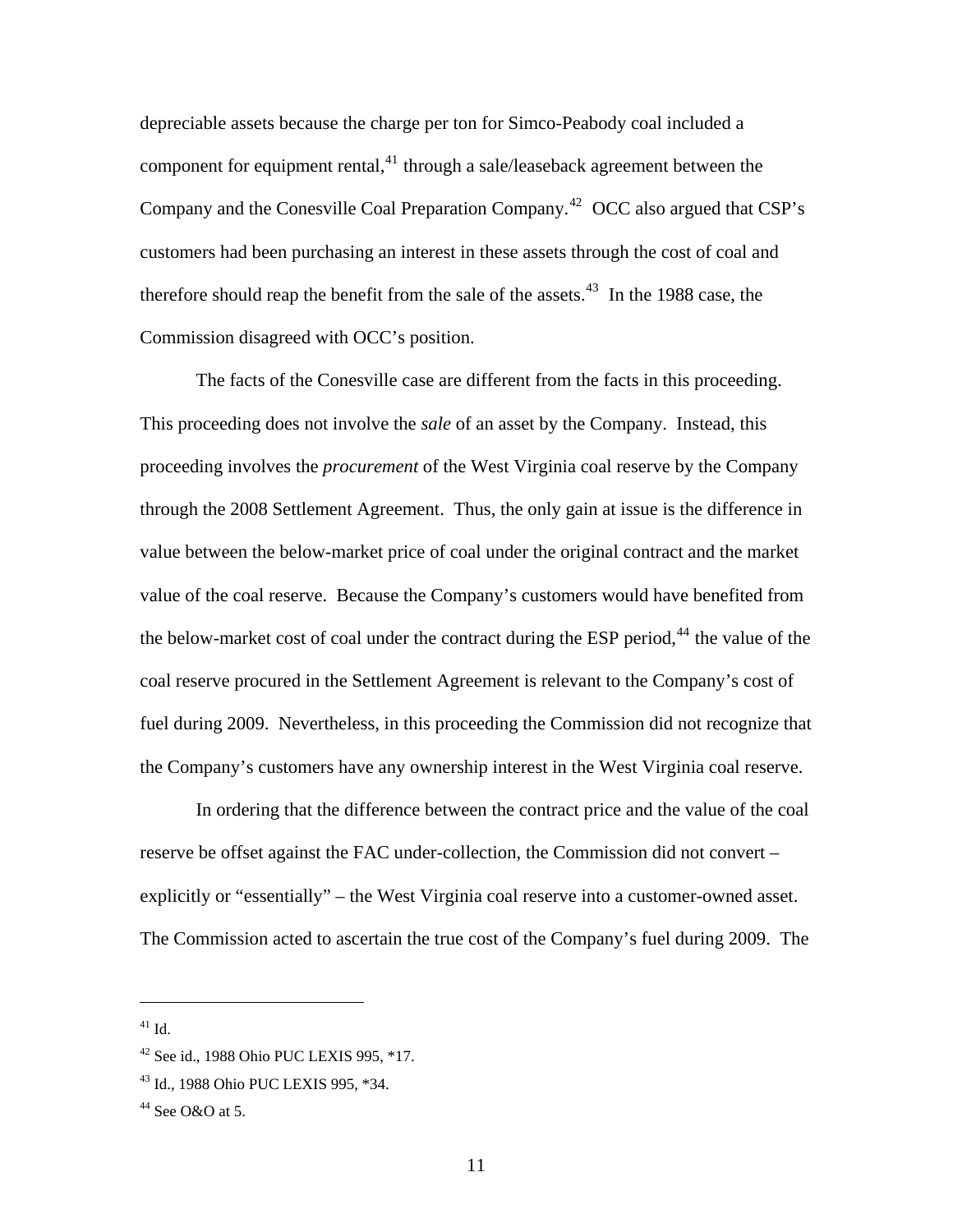<span id="page-13-0"></span>Company's assertions are wrong, and the Commission should deny the Company's request for rehearing on this issue.

## **E. Although the Commission in this Proceeding Should Have Ordered the Company to Credit Customers for the Increased Price Per Ton of Coal under the Contract Support Agreement, It May Examine the Contract Support Agreement and the Delivery Shortfall Agreement in Future Audits.**

As OCC noted in its own pending Application for Rehearing of the O&O, the Commission erred in not ordering the Company to credit customers for the increased price per ton of coal under the Contract Support Agreement in this proceeding.<sup>[45](#page-13-3)</sup> The Commission instead delayed further examination of the Agreement until a future audit.<sup>[46](#page-13-2)</sup>

The Company, however, claims that the Commission may not examine either that agreement or the Delivery Shortfall Agreement in any future audit. The Company bases this claim on arguments it advanced regarding other aspects of the O&O.<sup>[47](#page-13-1)</sup> OCC has already addressed most of these arguments, and the Company's argument here fails for the same reasons as noted above. The Commission should deny the Company's request for rehearing on this issue, and thereby preserve the necessary future opportunity to protect customers' electricity rates.

### **III. CONCLUSION**

Although the O&O erred in several respects regarding the treatment of the lump sum payment and the West Virginia coal reserve, as OCC pointed out in its own pending Application for Rehearing, the claims of error alleged by the Company are baseless. As discussed herein, the Company has presented no valid reasons for the Commission to

<span id="page-13-3"></span><sup>45</sup> OCC Application for Rehearing (January 23, 2012) at 11-12.

<span id="page-13-2"></span> $46$  O&O at 14.

<span id="page-13-1"></span><sup>47</sup> OP Application for Rehearing at 34.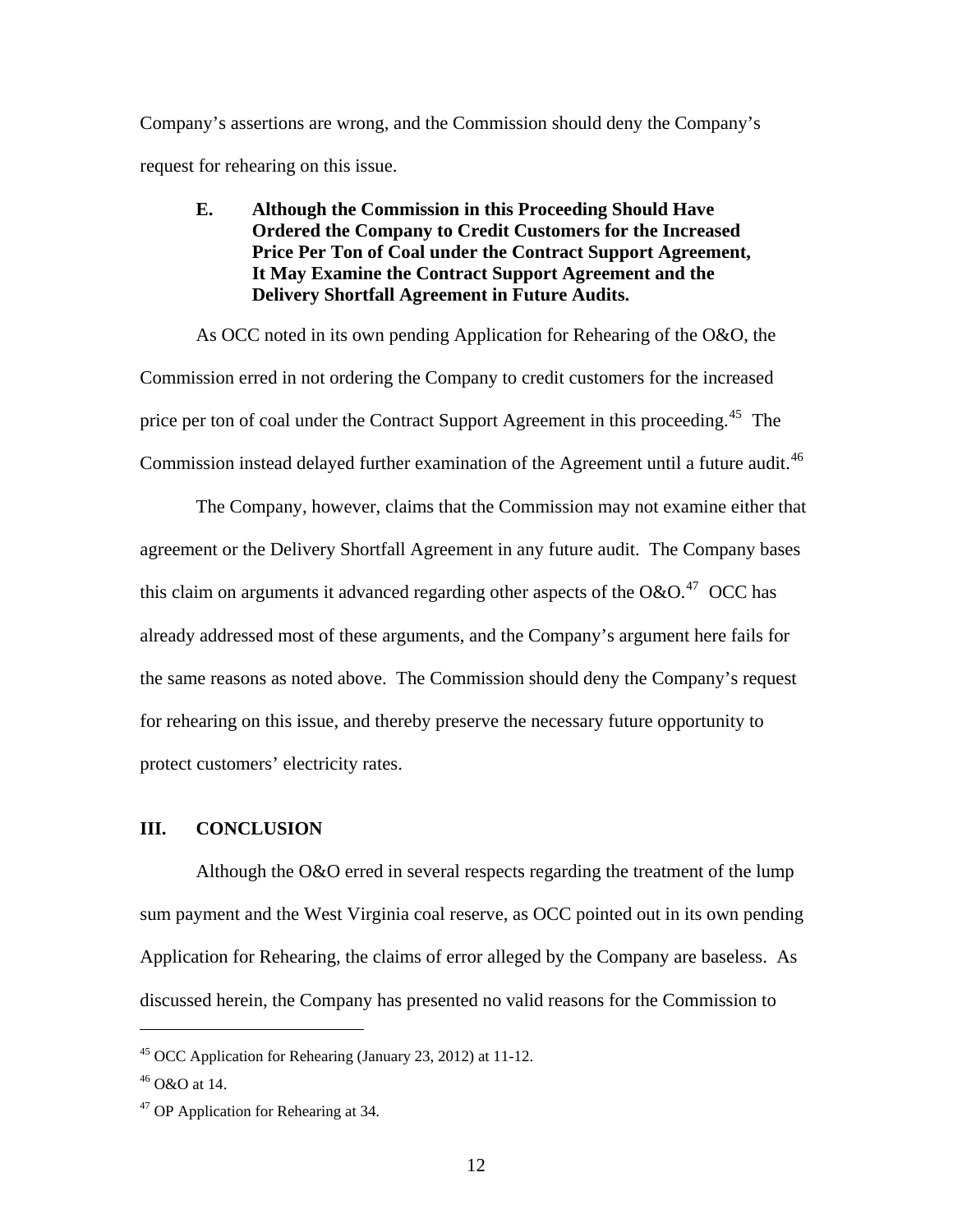abrogate or modify the O&O in the manner requested by the Company and thus cause even greater rate increases for customers. The Commission should deny rehearing as requested by the Company.

Respectfully submitted,

BRUCE J. WESTON INTERIM CONSUMERS' COUNSEL

*/s/ Terry L. Etter*  Terry L. Etter, Counsel of Record Maureen R. Grady Kyle L. Kern Assistant Consumers' Counsel

**Office of the Ohio Consumers' Counsel**  10 West Broad Street, Suite 1800 Columbus, Ohio 43215-3485 Telephone: (614) 466-7964 [etter@occ.state.oh.us](mailto:etter@occ.state.oh.us) [grady@occ.state.oh.us](mailto:grady@occ.state.oh.us) [kern@occ.state.oh.us](mailto:kern@occ.state.oh.us)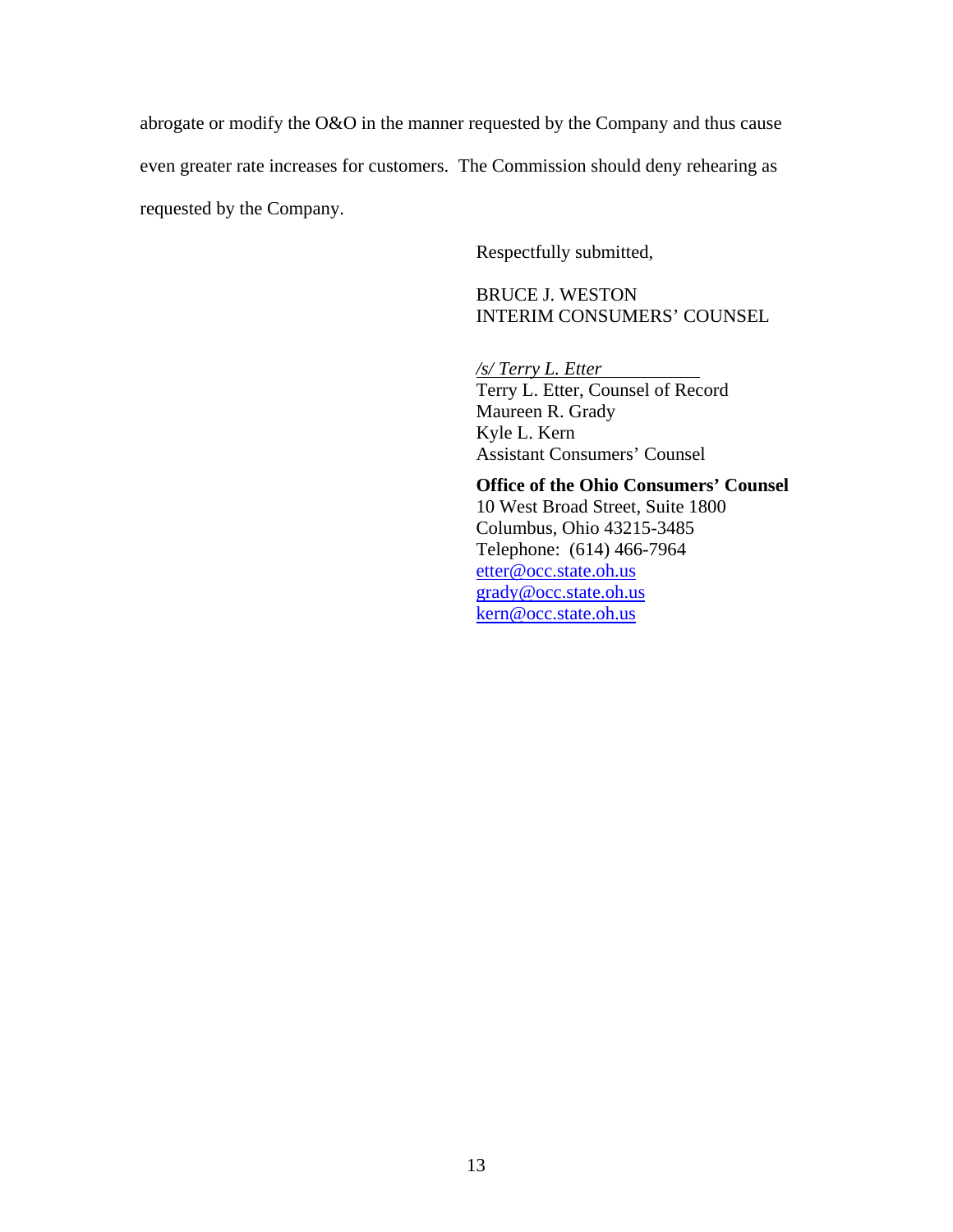#### **CERTIFICATE OF SERVICE**

I hereby certify that a copy of the foregoing Memorandum Contra by the Office of

the Ohio Consumers' Counsel was served via electronic transmission, to the persons

listed below, on this  $5<sup>th</sup>$  day of March 2012.

*/s/ Terry L. Etter*  Terry L. Etter Assistant Consumers' Counsel

#### **SERVICE LIST**

Steven T. Nourse American Electric Power Service Corp. 1 Riverside Plaza,  $29<sup>th</sup>$  Floor Columbus, OH 43215 [stnourse@aep.com](mailto:stnourse@aep.com)

Thomas McNamee Werner Margard, III Ohio Attorney General's Office Public Utilities Commission of Ohio 180 East Broad Street,  $6^{th}$  Floor Columbus, OH 43215 [Thomas.mcnamee@puc.state.oh.us](mailto:Thomas.mcnamee@puc.state.oh.us) [Margard.werner@puc.state.oh.us](mailto:Margard.werner@puc.state.oh.us)

Samuel C. Randazzo Mc Nees Wallace & Nurick, LLC 21 East State Street, 17<sup>th</sup> Floor Columbus, OH 43215 [sam@wmncmh.com](mailto:sam@wmncmh.com)

**Attorneys for Industrial Energy Users-Ohio**

Clinton A. Vince Douglas G. Bonner Daniel D. Barnowski Keith C. Nusbaum Emma C. Hand Sonnenschein Nath & Rosenthal 1301 K Street NW Suite 600, East Tower Washington, DC 20005 [cvince@sonnenschein.com](mailto:cvince@sonnenschein.com) [dbonner@sonnenschein.com](mailto:dbonner@sonnenschein.com) [dbarnowski@sonnenschein.com](mailto:dbarnowski@sonnenschein.com) [ehand@sonnenschein.com](mailto:ehand@sonnenschein.com) [knusbaum@sonnenschein.com](mailto:knusbaum@sonnenschein.com)

**Attorneys for Ormet Primary Aluminum Corporation**